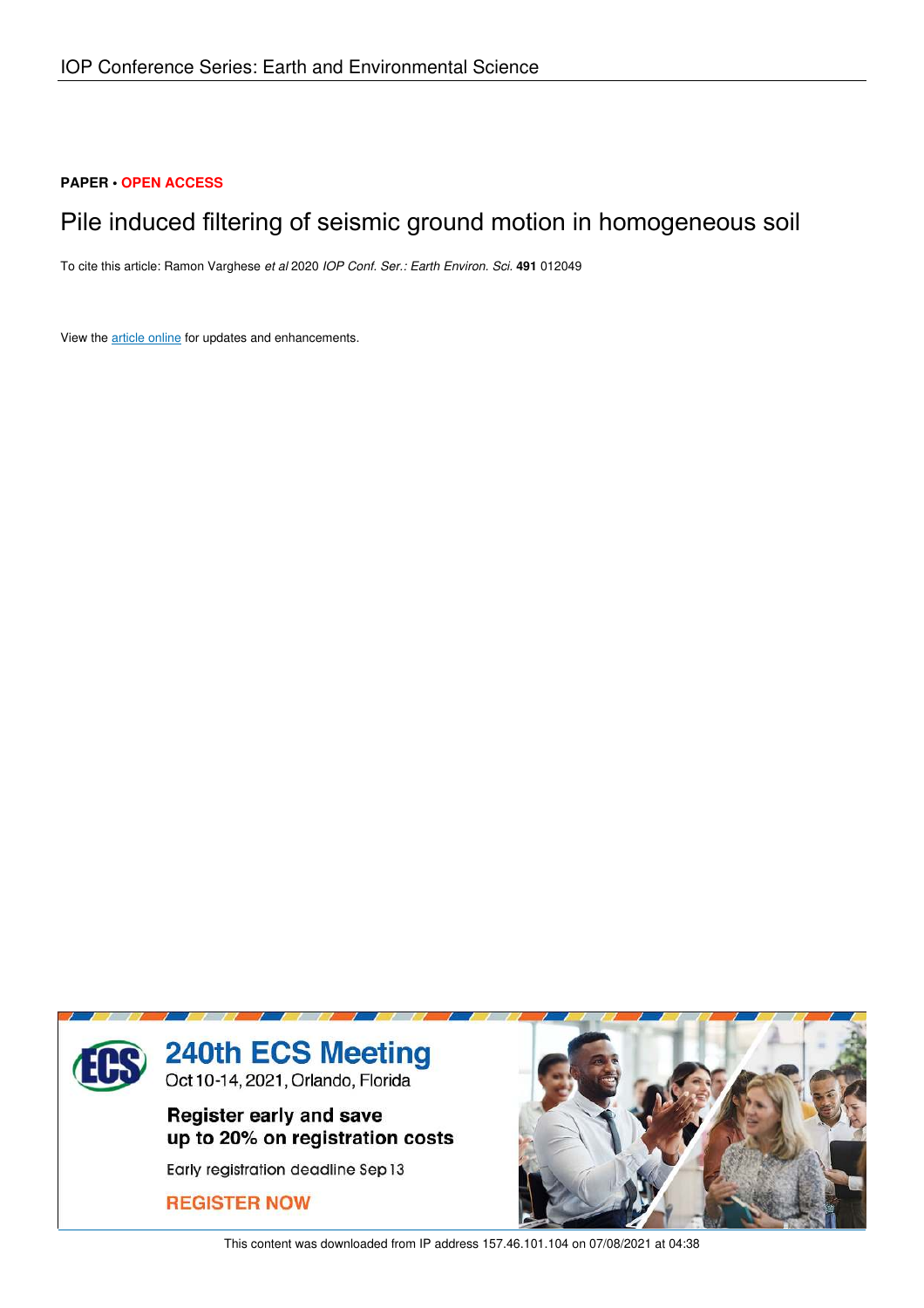# **Pile induced filtering of seismic ground motion in homogeneous soil**

## **Ramon Varghese<sup>1</sup> , A Boominathan<sup>2</sup> and Subhadeep Banerjee <sup>3</sup>**

<sup>1</sup>Research scholar,  $2^2$  Professor,  $3^3$  Associate Professor, Indian Institute of Technology Madras, India

**Abstract**. The foundation input motion (FIM) that a structure experiences during an earthquake, is known to be different from the free field ground motion due to soil structure interaction (SSI) effects. Kinematic interaction in a single pile can also introduce a rotational component to the FIM. Conventionally, soil structure interaction is performed by applying the free field ground motion to the structure ignoring the effects of kinematic interaction. Deep foundation elements such as piles are known to suppress certain frequencies of ground motion which in turn induces kinematic bending moments in them. In this study, kinematic soil pile interaction is simulated using 3D numerical models using a coupled finite element-boundary element method. Single pile, group pile and piled raft models in a homogeneous soil profile are analysed for vertically propagating shear waves. Three earthquake time histories with varying frequency content are considered in this study. Transfer functions are then plotted together to analyse the effects of pile induced filtering of ground motion. The ratio of response spectrum at the foundation level and free field ground, for the pile group considered, is found to closely follow the behaviour of a fixed headed single pile. It is found that embedment of the pile cap, as in the case of a piled raft can result in further filtering of ground motion.

**Keywords:** soil structure interaction, pile foundation, piled raft, response spectrum

#### **1. Introduction**

Pile foundations are often employed to support structures when shallow soil layers are incompetent to carry foundation loads. Vertically propagating shear waves from an earthquake can result in bending moments are shear forces in pile foundations. Critical structures that are often founded on pile foundations include highway bride abutments, tall buildings, and heavy storage structures.

Seismic soil structure interaction can be considered to be a combination of a kinematic response and an inertial response. Kinematic response is fundamentally a result of the contrast in stiffness between foundation and soil stratum. Kinematic response is more prominent for embedded foundations than shallow foundations [1]. It has been proven that SSI does not always play a beneficial role in the seismic response of structures as often assumed [2]. The frequency dependent nature of SSI needs to be taken into account for any reasonable prediction of seismic response. The importance of considering SSI in the design of pile foundations has been highlighted by several studies from the past [3-5]. Kinematic response of pile foundations has been found to be significantly influenced by the pile soil stiffness contrast, and pile spacing [6].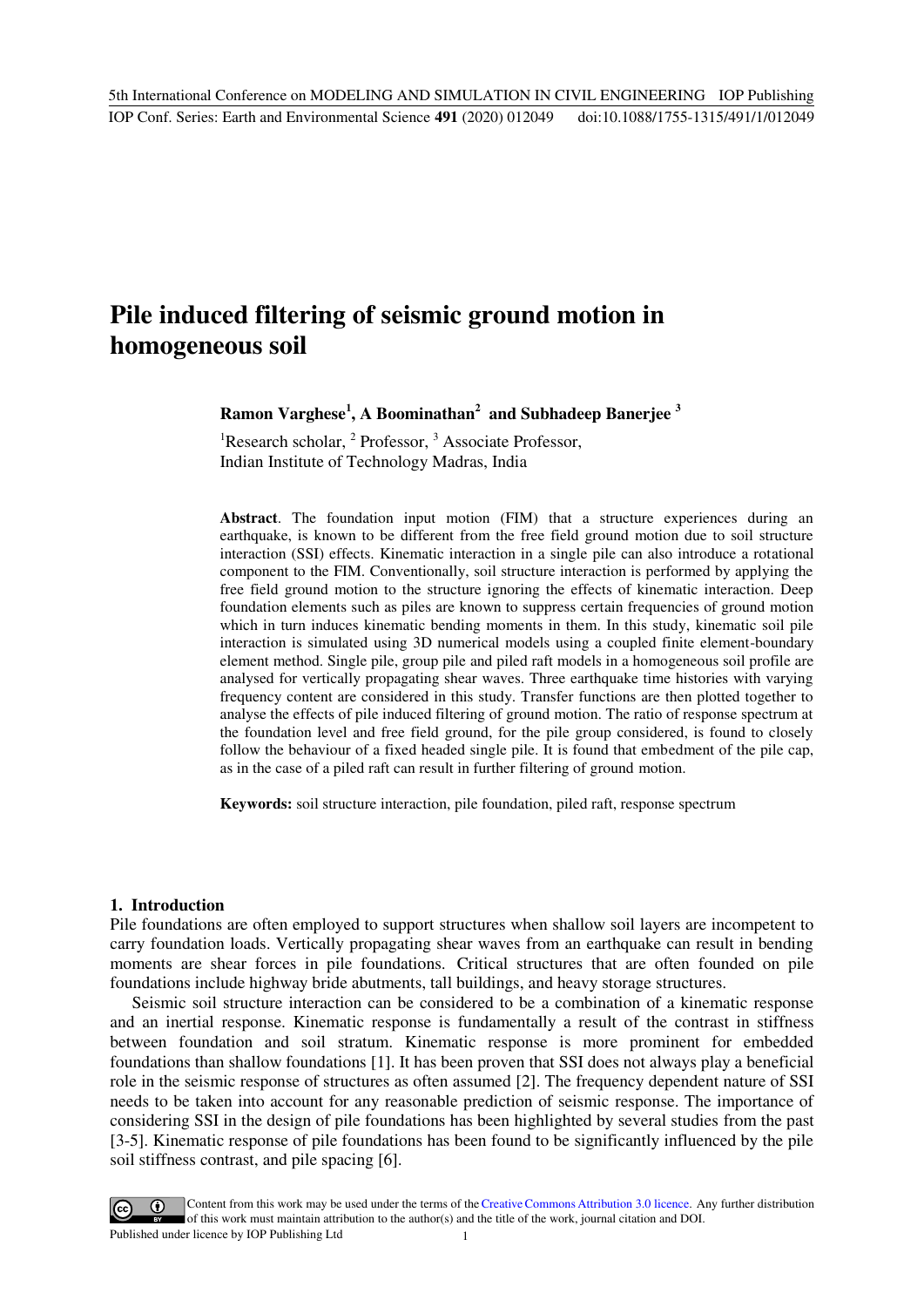Although a proper and rigorous nonlinear SSI analysis can simulate soil pile systems with a high degree of accuracy [7, 8], the computational effort and skill required is rather high for routine design. Simplified methods are therefore used depending on the importance of the structure. Simplified methods for estimate the FIM for pile foundations includes the use of transfer functions or spectral reduction factors, both considering the frequency dependent alteration in the free field ground motion [9, 10].

In the present study, finite element based models are developed for 3D SSI analysis using a substructuring based numerical method. A hypothetical 3x3 pile group in homogeneous soil layer is considered for the study. The kinematic response of single pile (SP), pile group (PG) and piled raft (PR) with an embedded pile cap is analysed for three different earthquake motion records with varying frequency content. The results are then presented in terms of transfer functions with respect to free field motion at the surface, as well as spectral ratios.

#### **2. Soil Structure Interaction Analysis**

#### *2.1 Kinematic Response of Pile Foundations*

It is well known that pile foundations filter out high frequencies from translational response while introducing a rotational component. Rotational component of foundation input motion can be detrimental depending on the structure soil system [11]. The rotational component diminishes with an increase in the number of piles along the direction of motion [10]. A vast majority of previous studies ignore the effect of an embedded pile cap. The assumption of loss of contact of pile cap and soil can be justified if the possibility of scouring or soil subsidence exists. However, piled rafts are chosen in situation where raft-soil contact loss is unlikely. Hence the evaluation of pile soil interaction considering embedment of pile cap becomes relevant for piled raft foundations.

Kinematic soil-pile interaction, being a frequency dependent phenomenon is often quantified using transfer functions in translation  $(I_u)$  and rotation  $(I_{\emptyset})$  defined as

$$
I_u = \frac{u_p}{u_{ff}}\tag{1}
$$

$$
I_{\emptyset} = \frac{\phi_{P}.d}{u_{ff}} \tag{2}
$$

where *d* is the diameter of pile, *u* represents displacement, and subscripts *p*, and *ff* represent the pile foundation and free field soil respectively. A dimensionless frequency parameter, *a<sup>o</sup>* defined as in Eq. 3, is used in this study.

$$
a_o = \frac{\omega d}{v_s} \tag{3}
$$

In addition to transfer functions, the ratio of response spectrum ordinates of the foundation and free field soil has also been used to represent kinematic response of pile foundations [9]. The spectral ratio, is defined as

$$
\xi = \frac{S_{a,p}}{S_{a,ff}}\tag{4}
$$

where represents the response spectrum ordinate and subscripts *p* and *ff* represent the pile and free field respectively.

The spectral ratio has the advantage of direct and easier applicability for structural analysis. In the present study, both transfer functions and spectral ratio are extracted for the cases of single pile, pile group and piled raft.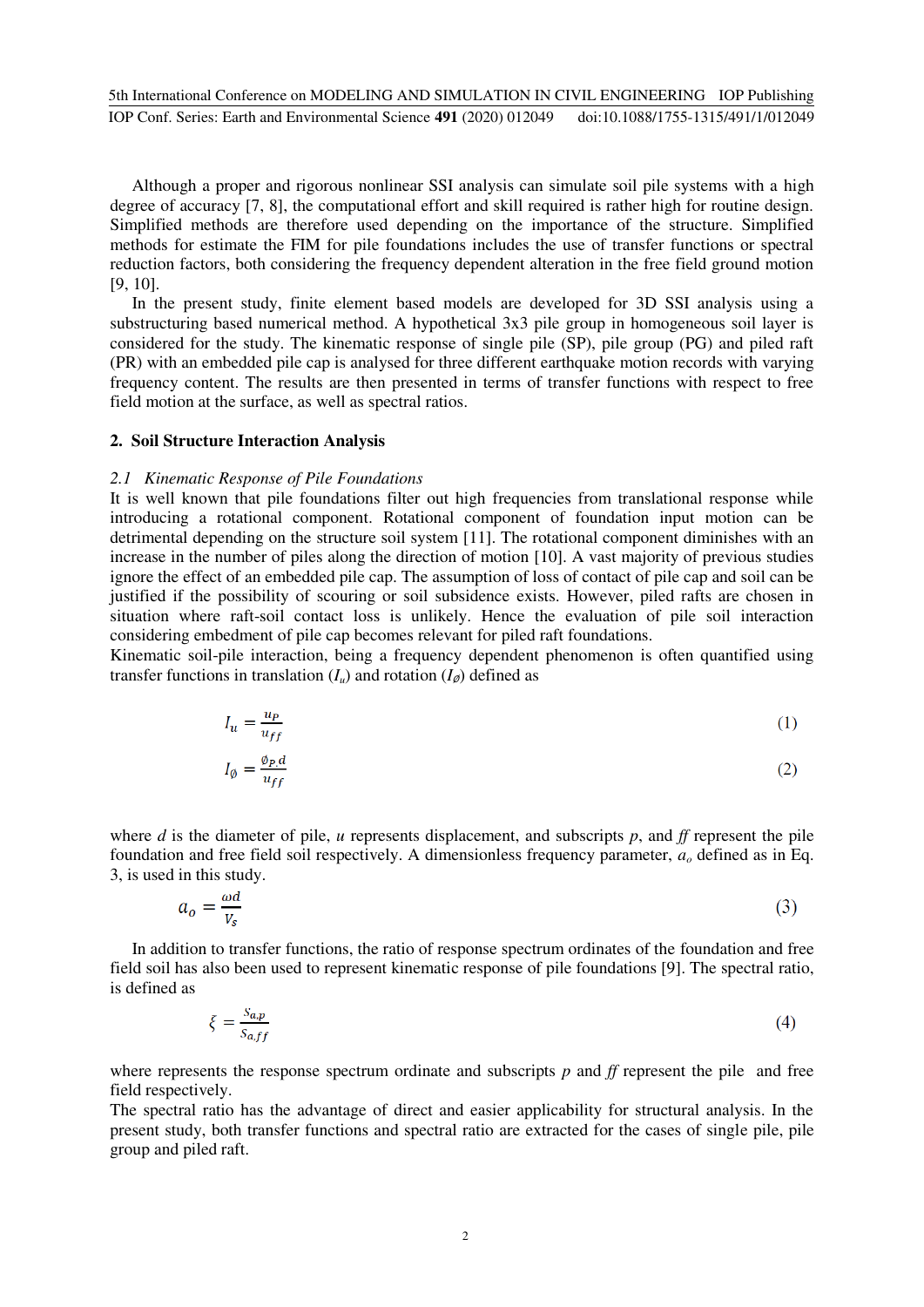#### *2.2 Flexible volume substructuring method*

The substructuring method in frequency domain that involves partitioning the soil foundation system into sub systems and then using the principle of superposition forms one of the most computationally efficient techniques for SSI analysis. In the present study, three dimensional SSI analysis is carried out using the FEM-BEM based program ACS SASSI program [12,13]. The soil-foundation system is partitioned into three subsystems namely free field site, excavated soil, and structure or foundation as presented in Fig. 1. The foundation and near field soil are modelled using 3D finite elements whereas the far field soil is taken into account using the Thin Layer Method [14]. The free field soil is represented in terms of impedances defined at each interaction nodes. The equation of motion in frequency domain can be expressed as

$$
[C]\{U\} = \{Q\} \tag{5}
$$

where C is the total stiffness matrix which can be expressed as a function of the complex stiffness matrix [K], mass matrix [M] and frequency  $\omega$  as

$$
[C] = [K] - \omega^2 [M] \tag{6}
$$

The equations of motion for the Flexible Volume Sub-structuring Method (FVSM) method are formed by combining the equation of motion of the structure and those of soil in the frequency domain.

$$
\begin{bmatrix} C_{ss} & C_{si} \\ C_{is} & (C_{ii} - C_{ff} + X_{ff}) \end{bmatrix} \begin{Bmatrix} u_s \\ u_f \end{Bmatrix} = \begin{Bmatrix} 0 \\ X_{ff}u_f' \end{Bmatrix}
$$
 (7)

In equation (7) the subscripts *s, i and f* refer to degrees of freedom at the superstructure, basement and excavated soil nodes respectively. In the FVSM technique, all finite element nodes of the excavated soil volume are treated as interaction nodes, which leads to a rigorous and computationally expensive analysis. The soil profile consists of viscoelastic horizontal layers. Material damping is introduced by complex moduli which includes an effective damping ratio. Evaluation of the methodology against published centrifuge shaking table test results as well as analytical results have been reported by different authors [15-18] and is not repeated for brevity.



**Figure 1.** Partitioning of the total system into substructures in the Flexible Volume Method

#### *2.3 Pile soil system*

The problem of kinematic foundation soil interaction is often studied by analysing massless foundations subjected to vertically propagating shear or compressional waves [2, 19]. The assumption of massless shallow foundation can be compensated by considering foundation mass in the inertial interaction stage of SSI analyses. In the present study, kinematic response of a fixed head single pile, a 9 pile group and a corresponding piled raft foundation in a homogeneous viscoelastic soil stratum with elastic modulus of 30 MPa, and damping ratio of 5% overlying rigid stratum were analysed. The piles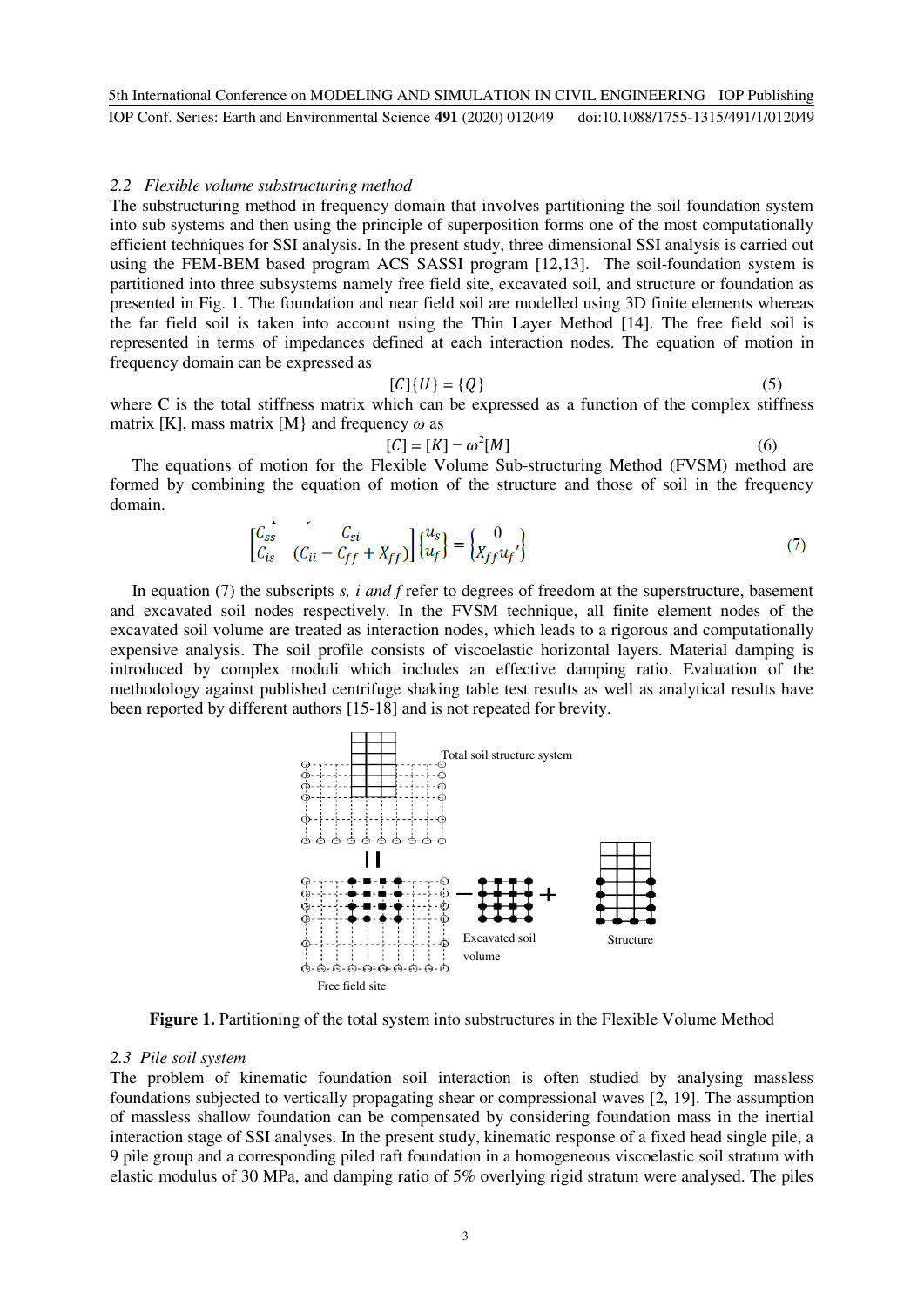were of diameter of 0.5 m and length of 10 m spaced at 8 pile diameters in the longitudinal direction and 4 pile diameters in the transverse direction as presented. A homogeneous soil layer of thickness 20 m overlying rigid stratum is considered in the analysis. Three-dimensional finite element models of a single pile (SP), pile group (PG) and piled raft (PR) were created with vertical mesh size restricted to one fifth of the shortest wavelength to satisfy the wave passage criteria. Figure  $2(a)-(c)$  presents schematic diagrams of the three cases considered. The fixity of the single pile was ensured by applying rotational restraint at the pile head nodes. The pile group model presented in Fig. 2 (b) was adopted from the hypothetical model considered in Poulos [20]. The model with a ground contacting pile cap or raft, will be referred to as piled raft (PR) in the following sections. The piled raft model with raft thickness (*t*) of 0.5 m corresponding to one pile diameter was considered in this study. The raft was assigned close to zero mass to avoid inertial interaction effects in the PG and PR models.

In order to rigorously capture pile-soil-pile and raft-soil-pile interactions, near field soil elements are defined between the piles. The analysis in frequency domain is essentially linear. In the present study soil is modelled as a viscoelastic solid and the foundation elements are assigned linear elastic properties. Nonlinear response such as pile soil slip and strain dependent shear modulus and damping of soil are not considered in this study. Eight noded brick elements were used to model the pile, raft and near field soil respectively.



**Figure 2.** Schematic diagram showing (a) the single pile (b) pile group, (c) piled raft and (d) pile layout in PG and PR models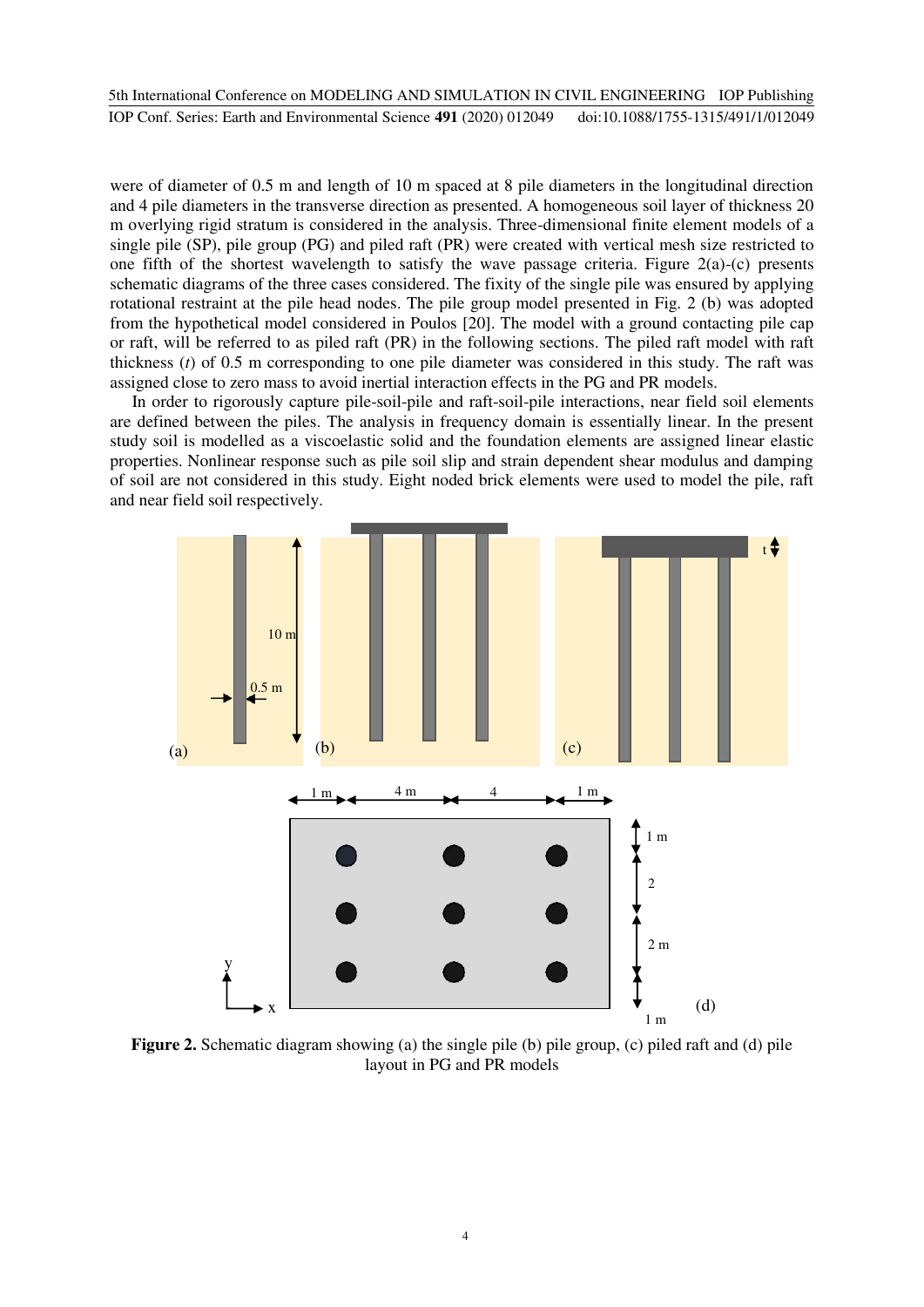

**Figure 3**. The finite element mesh of the pile group half model

| Earthquake     | Year | <b>Recording Station</b>     | PHA $(g)$ | $M_{w}$ |
|----------------|------|------------------------------|-----------|---------|
| Central Mexico | 2017 | UNAM                         | 0.054     | 71      |
| Ferndale       | 2014 | <b>Ferndale Fire Station</b> | 0.062     | 6.8     |
| Valparaiso     | 2017 | Curacavi                     | 0.083     | 69      |

**Table 1**. Transient ground motion considered in the study

Taking advantage of symmetry in the PG and PR models, half models were defined with symmetry plane parallel to the x axis. For nodes along the symmetry plane, the translational degrees of freedom perpendicular to the plane were restrained. The finite element mesh of the half model of the pile group is presented in Fig. 3.

#### *2.4 Seismic SSI analysis*

The response of the soil foundation system is evaluated for vertically propagating shear waves. The ground motion is defined at the ground level. Response to harmonic loads, or transfer functions are evaluated at the bottom of the pile cap and raft for PG and PR models respectively. Transient response of the system is evaluated for three different earthquake time histories with varying frequency content. The earthquake motion is defined by a time history of acceleration and is introduced at the first layer i.e., ground level. Details of the three input time histories are presented in Table 1. The analyses were carried out for a total of 34 frequencies covering a frequency range of 0.01 Hz to 22 Hz considering the frequency content of the input motion. Fig. 4 (a)-(f) presents the acceleration time history and Fourier spectra of the input motions.

## **3. Results and Discussion**

## *3.1 Harmonic response*

The harmonic response of the three cases are often presented in terms of transfer functions in translation and rotation [21]. Fig. 5 presents the transfer function in translation for single fixed headed pile, pile group and piled raft cases. The responses of pile group and piled raft models are found to deviate from that of a single pile, and the deviation is found to vary with frequency. It is evident that an embedded pile cap plays an important role in the translational response of the system. For the pile group-soil system studied, the embedment effect is found to cause up to 25% decrease in translational response at a dimensionless frequency value of 0.28. However, at *a<sup>o</sup>* values above 0.4, the trend is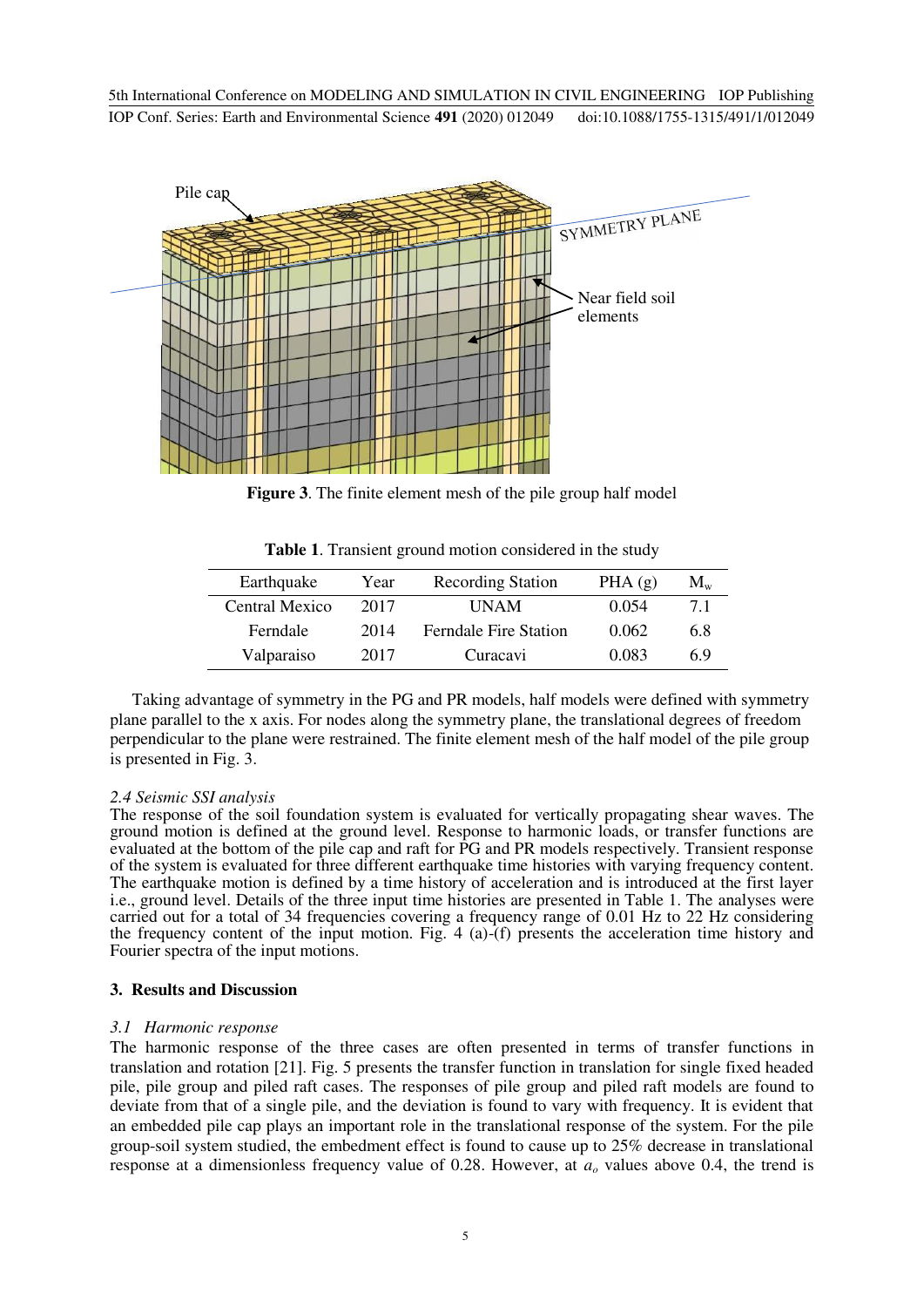

found to reverse, with an embedded pile cap resulting in a higher response in comparison with the case of pile group.

**Figure 4**. Acceleration time history and Fourier spectra of (a)-(b) Central Mexico 2017, (c)-(d) Ferndale 2014, and (e)-(f) Valparaiso 2017 ground motions



**Figure 5**. Transfer function in translation for the three foundation cases.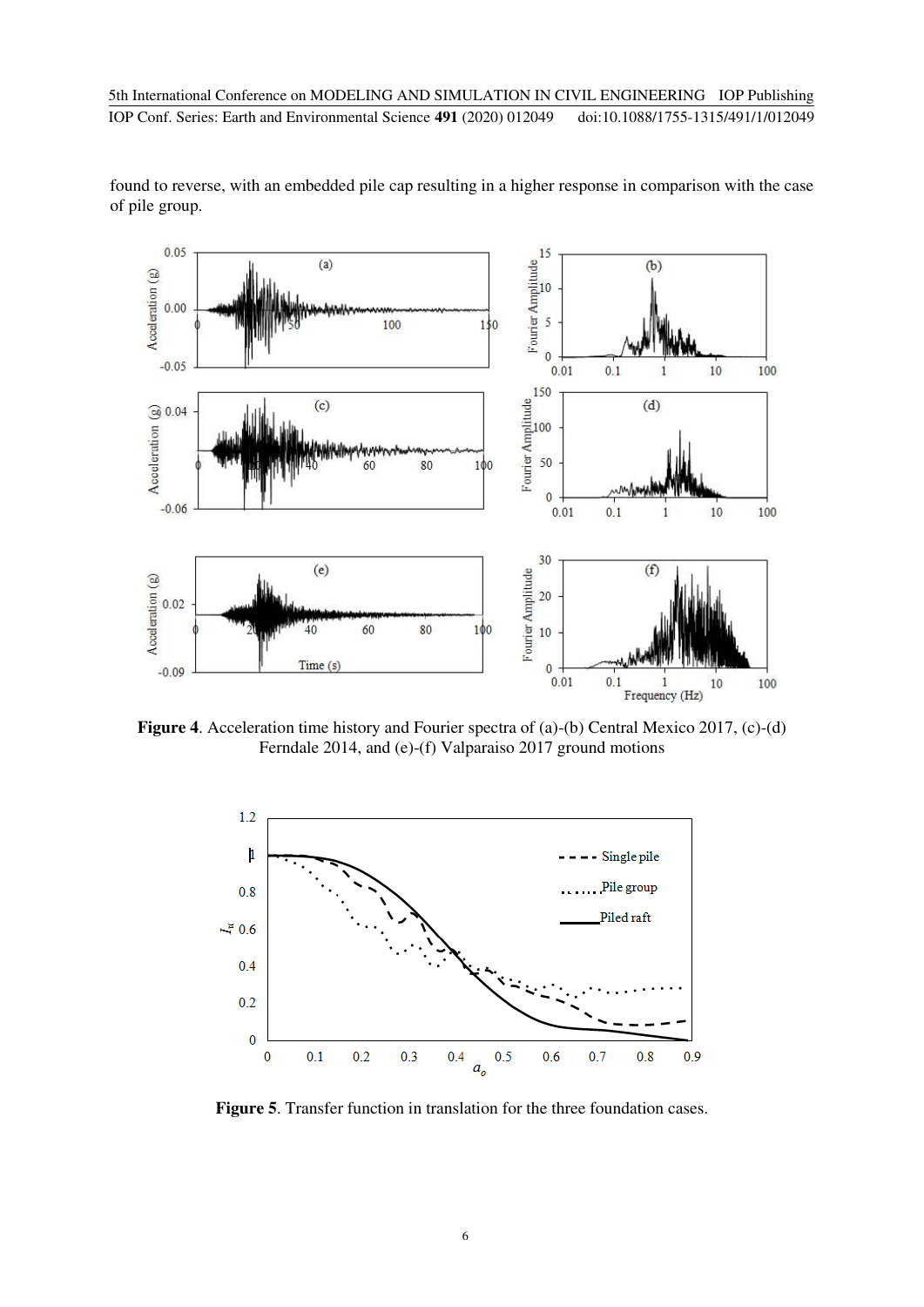#### *3.2 Transient response*

The transient responses of the three foundation systems were evaluated for three different earthquake input motions described in Table 1. The input motions were defined at the ground level. The kinematic SSI effects are quantified using the spectral ratio, as defined in equation (4). The spectral ratios for the three input motions, obtained from the analyses are presented in Fig. 6. It was found that the spectral ratio for pile group closely follows the fixed head single pile behaviour. The piled raft model however was found to exhibit a considerable deviation from the behaviour of the pile group.



**Figure 6**. Spectral ratio for (a) Central Mexico 2017, (b) Ferndale 2014, and (c) Valparaiso 2017 ground motions

The peak acceleration observed at the top of the piled raft was observed between 8-9% lower than that of the pile group, for Central Mexico 2017 and Ferndale 2014 input motion with low and intermediate frequency content respectively. Another significant effect of pile cap embedment is the characteristic period at which the spectral ratio reaches unity. Available empirical relationship for spectral ratio such as those proposed by Di Laora and de Sanctis [9] do not consider this effect. Findings from this study point to the necessity of developing improved spectral ratio functions for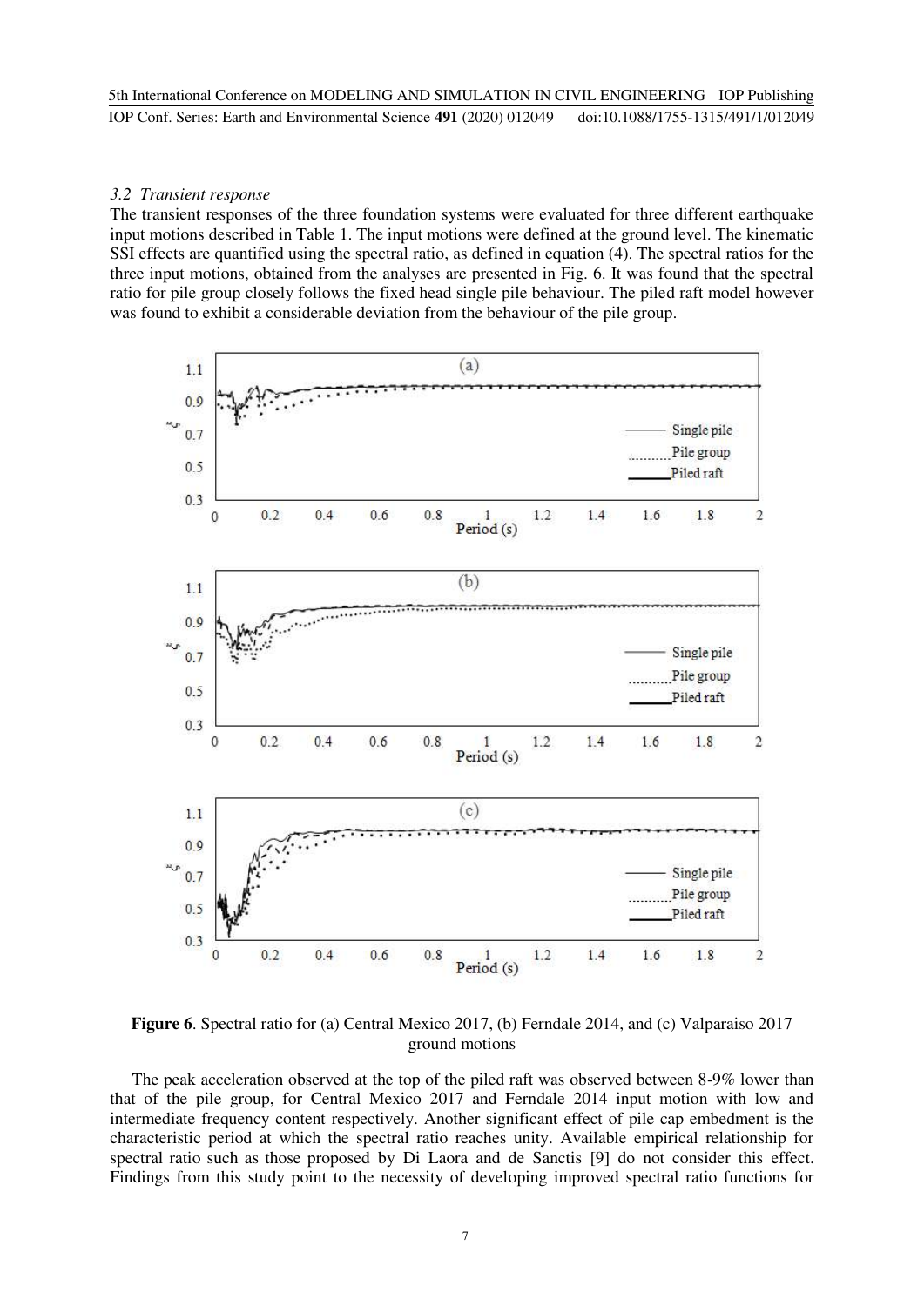piled raft foundations.

## **4. Conclusions**

The kinematic response characteristics of a single pile, pile group and piled raft models are studied by carrying out three-dimensional soil structure interaction analyses employing a finite element based numerical method. Harmonic and transient response of the foundation models are evaluated for vertically propagating shear waves. The foundation input motion is characterized by plotting transfer function in translation as well as spectral ratios with respect to free field ground motion. The variation in transfer functions of pile group and piled raft is found to be frequency dependent. Embedment of the pile cap is found to result in a reduction of translational response by up to 25% at certain frequencies. From the spectral ratios evaluated for the three foundation types, it was found that embedment of pile cap results in a decrease in low period amplitude as well as an increase in the characteristic period at which the filtering effect can be ignored.

## **Reference**

- [1] Stewart J, Crouse, C B, Hutchinson, T C, Lizundia, B., Naeim, F., & Ostadan, F 2012 *Soilstructure interaction for building structures* (No. Grant/Contract Reports (NISTGCR)- 12- 917-21).
- [2] Mylonakis G, & Gazetas, G 2000 Seismic soil-structure interaction: beneficial or detrimental?. *Journal of Earthquake Engineering*, *4*(3), 277-301.
- [3] Makris N, Gazetas G, & Delis, E 1996 Dynamic soil—pile—foundation—structure interaction: records and predictions. *Géotechnique*, *46*(1), 33-50.
- [4] Stewart J P, Fenves G L, & Seed R B 1999 Seismic soil-structure interaction in buildings. I: Analytical methods. *Journal of Geotechnical and Geoenvironmental Engineering*, *125*(1), 26- 37.
- [5] Nikolaou S, Mylonakis G, Gazetas G, & Tazoh T 2001 Kinematic pile bending during earthquakes: analysis and field measurements. *Geotechnique*, *51*(5), 425-440.
- [6] Mylonakis G, Nikolaou A, & Gazetas, G 1997 Soil–pile–bridge seismic interaction: kinematic and inertial effects. Part I: soft soil. *Earthquake Engineering & Structural Dynamics*, *26*(3), 337- 359.
- [7] Pitilakis D, Dietz M, Wood D M, Clouteau D, & Modaressi, A 2008 Numerical simulation of dynamic soil–structure interaction in shaking table testing. *Soil dynamics and earthquake Engineering*, *28*(6), 453-467.
- [8] Zhang L, Goh S H, & Liu, H 2017 Seismic response of pile-raft-clay system subjected to a longduration earthquake: centrifuge test and finite element analysis. *Soil Dynamics and Earthquake Engineering*, *92*, 488-502.
- [9] Di Laora R, & de Sanctis, L 2013 Piles-induced filtering effect on the foundation input motion. *Soil Dynamics and Earthquake Engineering*, *46*, 52-63.
- [10] Di Laora, R, Grossi, Y, de Sanctis, L, & Viggiani G M. 2017 An analytical solution for the rotational component of the Foundation Input Motion induced by a pile group. *Soil Dynamics and Earthquake Engineering*, *97*, 424-438.
- [11] Sextos A G, Mylonakis, G. E, & Mylona, E. K. V 2015 Rotational excitation of bridges supported on pile groups in soft or liquefiable soil deposits. *Computers & Structures*, *155*, 54-66.
- [12] Lysmer J, Tabatabaie-Raissi M., Tajirian, F, Vahdani, S, & Ostadan, F 1983 SASSI. *System for Analysis of Soil Structure Interaction, UC Berkeley, Dept. of Civil Engineering, Berkeley, CA*.
- [13] Ghiocel PredictiveTechnologies 2014 *ACS SASSI:An Advanced Computational Software for 3D Dynamic Analysis Including Soil-Structure Interaction* Ghiocel Predictive Technologies, Inc., Pittsford, NY,USA
- [14] Kausel E, and Roesset J M 1975 Dynamic stiffness of circular foundations.‖ *Journal of the Engineering Mechanics Division*, ASCE, 101(6), 771–785.
- [15] Boominathan A, Varghese R, & Nair, S K 2018 Soil–Structure Interaction Analysis of Pile